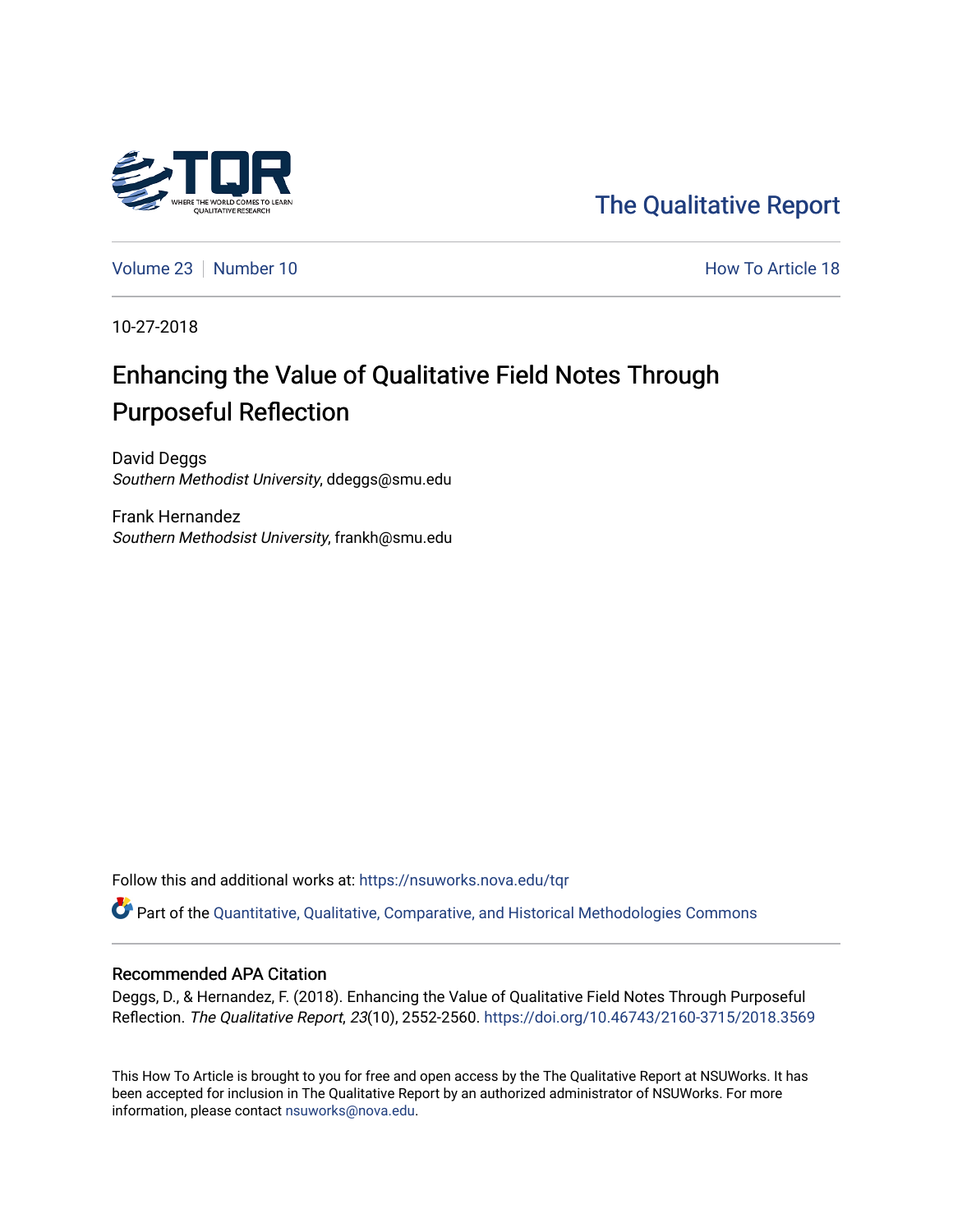

# Enhancing the Value of Qualitative Field Notes Through Purposeful Reflection

# Abstract

This commentary outlines the efforts taken to provide doctoral students with purposeful reflection questions to help them enhance the value and utility of qualitative data. It is based upon experiences teaching a doctoral level qualitative research methods course for students enrolled in an executive format doctoral program. Reflexivity of the researcher, reflection, and research design decisions are discussed. Suggestions for purposeful reflection questions are also discussed and listed in four categories. The categories of purposeful reflection questions include (1) Research Setting Access, (2) Examining Norms and Cultures, (3) Positionality of Research Subjects, and (4) Positionality as an Observer. These four categories of questions provide a paradigm that could help many qualitative researchers take a more systematic in-depth approach to the collection, transcription, and analysis of field notes and other forms of qualitative data.

# Keywords

Field Notes, Reflection, Data Validation, Positionality

# Creative Commons License



This work is licensed under a [Creative Commons Attribution-Noncommercial-Share Alike 4.0 International](https://creativecommons.org/licenses/by-nc-sa/4.0/)  [License](https://creativecommons.org/licenses/by-nc-sa/4.0/).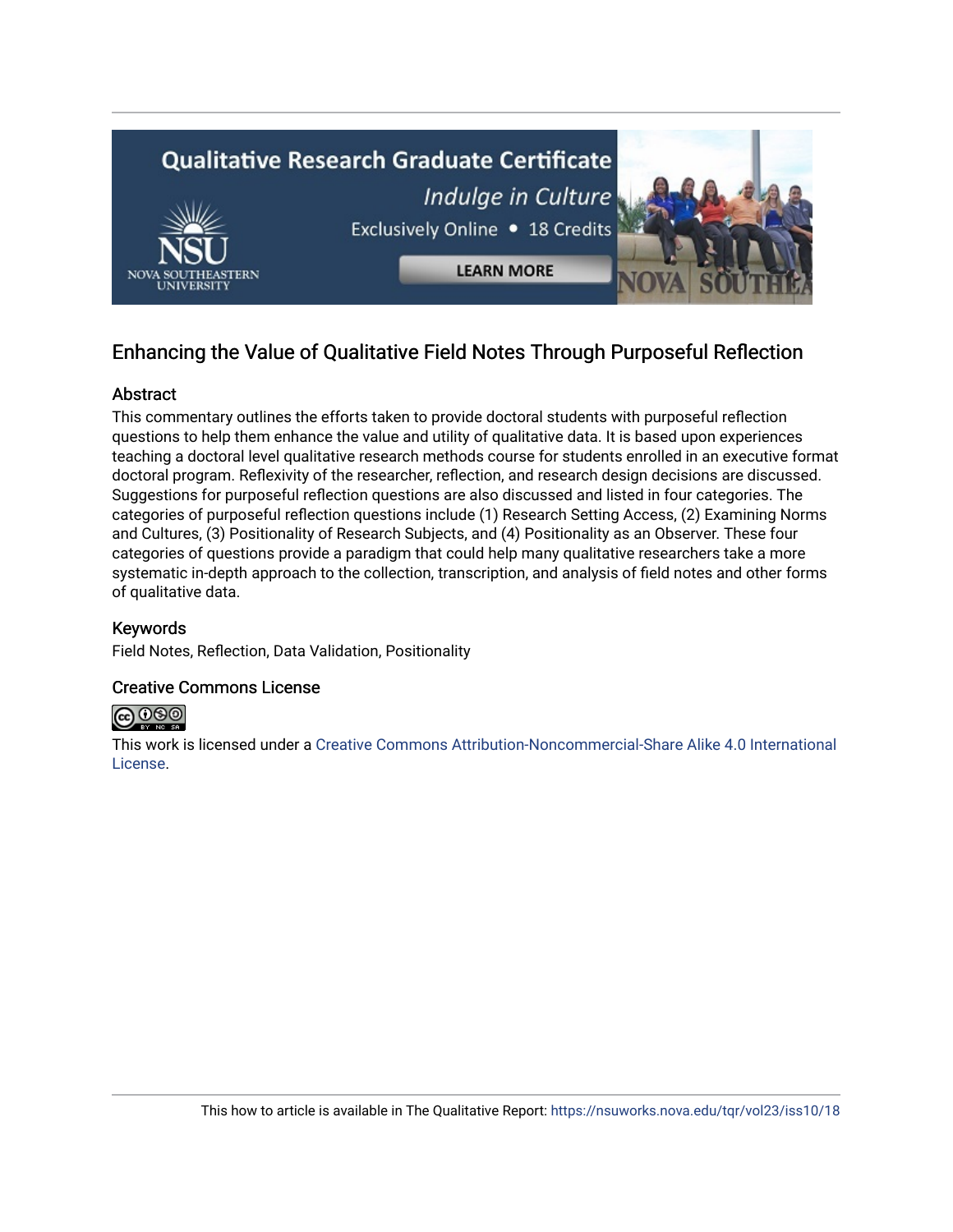

# **Enhancing the Value of Qualitative Field Notes Through Purposeful Reflection**

David M. Deggs and Frank Hernandez Southern Methodsist University, Dallas, Texas, USA

*This commentary outlines the efforts taken to provide doctoral students with purposeful reflection questions to help them enhance the value and utility of qualitative data. It is based upon experiences teaching a doctoral level qualitative research methods course for students enrolled in an executive format doctoral program. Reflexivity of the researcher, reflection, and research design decisions are discussed. Suggestions for purposeful reflection questions are also discussed and listed in four categories. The categories of purposeful reflection questions include (1) Research Setting Access, (2) Examining Norms and Cultures, (3) Positionality of Research Subjects, and (4) Positionality as an Observer. These four categories of questions provide a paradigm that could help many qualitative researchers take a more systematic in-depth approach to the collection, transcription, and analysis of field notes and other forms of qualitative data. Keywords: Field Notes, Reflection, Data Validation, Positionality*

Professors of qualitative research methods seek new methods to help novice researchers embrace their philosophical lens, personal epistemology, and bias as they embark on their first efforts to collect, interpret, and analyze qualitative data. Students as novice researchers, seem to be in conflict with their ideologies regarding data validity, trustworthiness, or credibility.

We recently co-taught a doctoral level qualitative research methods course for students enrolled in an executive format doctoral program. The course included both K-12 and higher education practitioners with various career experiences including instructional and school leaders, student affairs professionals, and postsecondary faculty. Throughout the course, we sought methods to help students think more deeply about their qualitative field notes thus developing their critical thinking skills. Our efforts were motivated by the desire to help doctoral students more truly understand the research phenomenon they would investigate, develop a robust data source for triangulation purposes, and perhaps, most importantly, improve qualitative data validity and reliability. This commentary outlines the efforts we took to provide our students with purposeful reflection questions to help them enhance the value and utility of qualitative data.

# **Reflective Practices in Qualitative Research**

# **Reflexivity and the Researcher**

The value of using reflective practices in qualitative data collection is documented in the literature base (Oliver, Serovich, & Mason, 2005; Ortlipp, 2008) and in reflexivity, enabling researchers to share their background and provide insight into how a researcher both interprets data from the study and explains what was gained from the study (Creswell & Poth, 2017). It is important to define what is meant by reflective practices in empirical research. Reflective research is related to how the researcher interprets empirical data; no data source is in itself neutral. All data is being interpreted by the researcher via measurement, observation,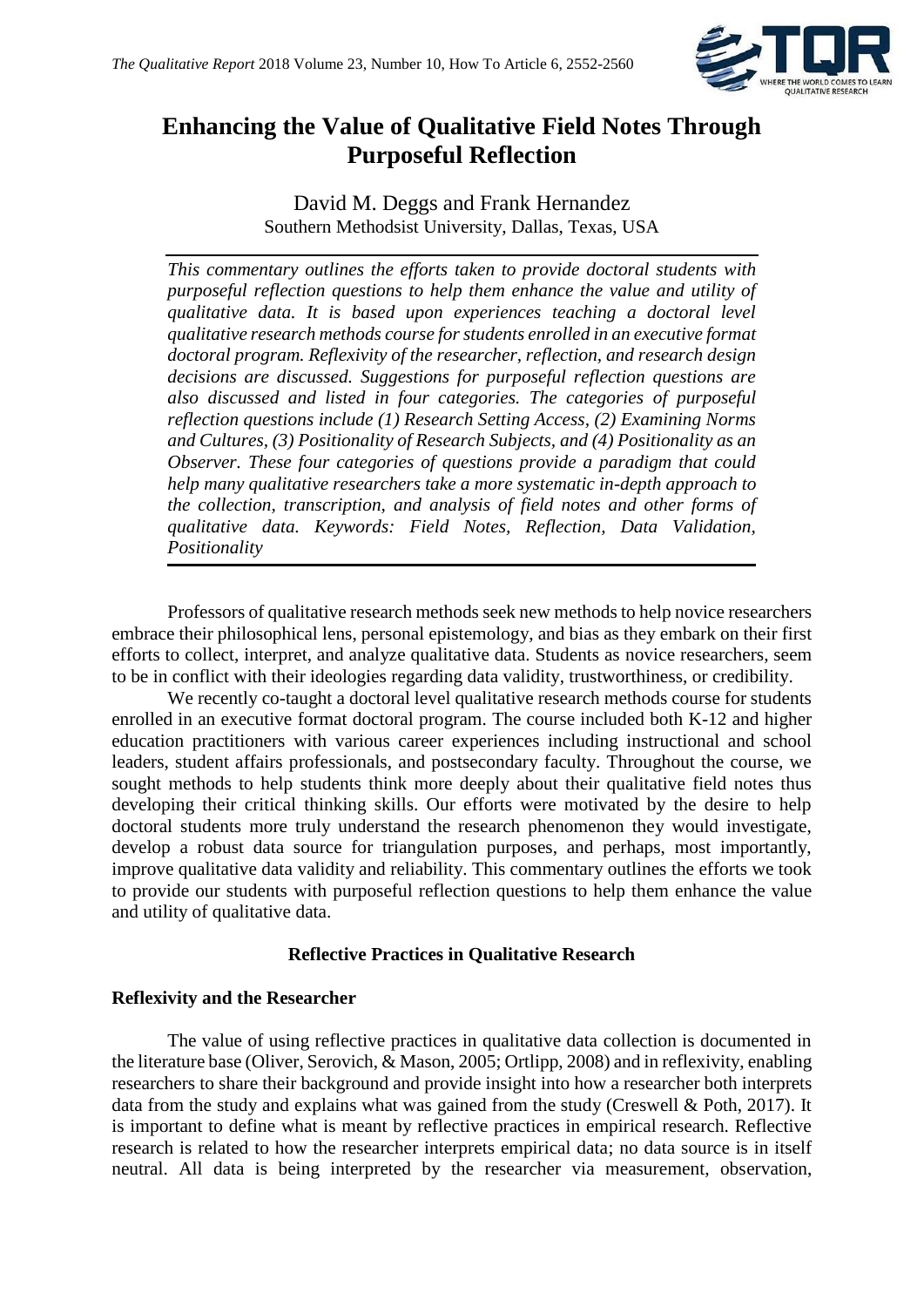interviews, or analysis of secondary data. A second element of reflective research is more retrospective. It is focused on the effect of the research on the researcher (Attia & Edge, 2017). There are many approaches to reflectivity in empirical research, and each pathway or approach carries strengths and weaknesses. These are often determined by opportunities and costs. The researcher must determine what type of reflective practice they will engage in so that they can make a deliberate choice about the type of research in which they will engage (Finlay & Gough, 2003).

Guillemin and Gillam (2004) asserted that reflexivity in research impacts the kind of knowledge produced and how that knowledge is generated. In speaking of ethical decisions in qualitative research, Guillemin and Gillam argued that a reflexive researcher is aware of factors that influence the research and can "step back and take a critical look at his or her own role in the research process" (2004, p. 275). As professors of qualitative methods to a group of novice researchers, we share this same concern. Although we had spent time in class helping students to identify, articulate, and own their interpretive lenses and implicit bias, we struggled with the process of getting many students to fully become aware of their positionality. Many of our students were scholar practitioners and thus struggled with the process of managing the impact of their positionality on data collection, analysis, and interpretation. We knew that our students needed a means by which to think more critically about the data they had collected, specifically through observations and field notes. Bourke (2014) offered advice about how to manage positionality as a qualitative researcher, specifically the management of insider and outsider roles. Bourke suggested that the researcher's positionality should be addressed with all participants and that the researcher cannot operate off assumptions related to physical attributes. Bourke also suggested that qualitative researchers be clear about motivations for data collection with themselves and their participants.

There have been increased emphasis on the role of reflexivity in qualitative research in the published literature. For example, Jootun, McGhee, and Marland (2009) asserted that reflexivity should occur throughout the study and thereby assist with making the qualitative data collection process open and transparent. Gabriel (2015) further commented about the consciously reflective researcher who is aware of the impact of their work in the field and how the research portrays underlying values. Ultimately, the consciously reflective researcher will emerge as different subjects. Berger (2015) argued that "the researcher must remain constantly alert to avoid projecting his or her own experience and using it as the lens to view and understand participants' experience" (p. 330). Berger also advocated the use of three practical measures including the use of a research log, repeated review, and peer consultation. The use of repeated review after a lapse in time allows the researcher to "view the same material through a 'new lens' and identify where one's own experience interfered with accurately understanding interviewee's report" (2015, p. 330).

It was our concern that students would merely gloss over field notes and would fail to take adequate time to allow the notes to become critical to the reflective process that should be utilized by qualitative researchers throughout the research process. Valandra (2012) argued that reflexivity can be useful to qualitative researchers while conceptualizing a study, while implementing a study, and while analyzing and writing a study. We concur and posit that with field notes in particular, reflective practices can prove to be useful to help qualitative researchers make meaning out of the data they have collected through empirical processes. We see greater reflective processes as an effort to examine positionality.

We were concerned that our students needed tools to make their field notes richer and thus a robust data source. It is our concern as qualitative researchers that field notes are often seen as a lesser form of qualitative data and are merely used to claim that data triangulation has occurred for validity purposes. The need for acceptable methods to triangulate data was documented by Mathison (1988) who explained that data may converge, be inconsistent, or be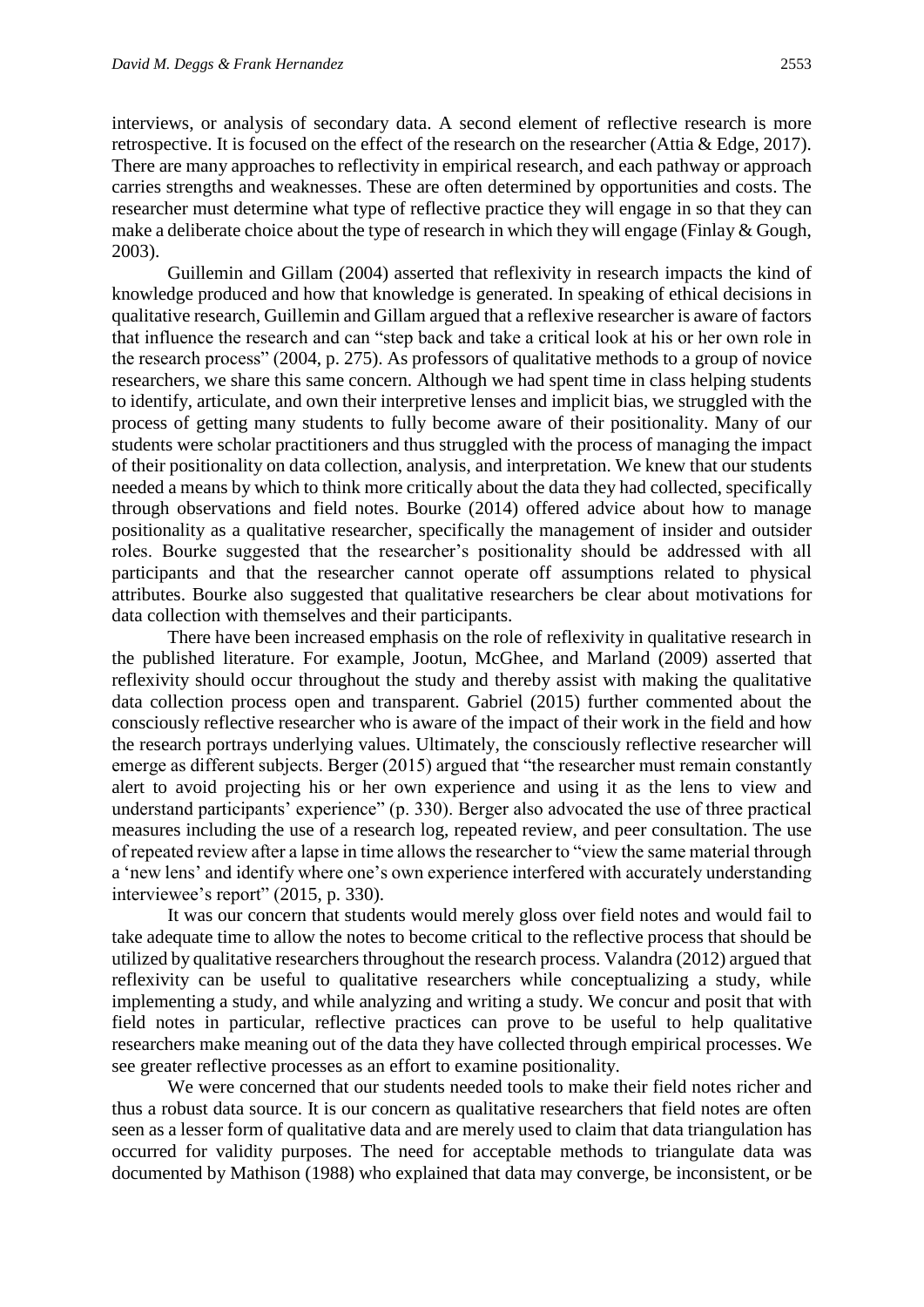contradictory. Creswell and Miller (2000) asserted that triangulation is a validity method where the researcher seeks convergence among multiple and difference sources of data. While only the researcher's lens is utilized, the method provides for corroborating evidence. The practicality of triangulation as an analysis technique was emphasized by Leech and Onwuegbuzie (2007) who called for at least types of data analysis tools to triangulate data. Given the documented importance of triangulation as a data validation strategy, we felt it was important to offer suggestions to improve the quality of field notes as a data source that could be triangulated by researchers.

#### **Research Journals**

We concur with Ortlipp's (2008) statement that using reflective journals allows the researcher to make their experiences, opinions, thoughts, and feelings visible. It was our concern that our students, like others in classes we have each taught before, would simply gloss over qualitative data, particularly their field notes. We felt very strongly that students might decide that field notes are a secondary, less informative, or less valuable component of qualitative data. Orange (2016) explored the use of reflective journals among doctoral students who are learning qualitative research and cited that many do not use journals in their reflective practices. Orange stated that structured guidelines and prompts may improve details contained in reflective journals, thereby increasing the level of engagement in research.

Cruz (2015) examined how she dealt with subjectivity of the qualitative research process through self-reflexivity. Citing both explicit (conscious subjectivity) and implicit (not so conscious), Cruz explains how the use of field notes facilitated a self-reflective process of the implicit dimension that enabled the development of "a new sensitivity to be alert of my own assumptions" (2015, p. 1725). Cruz urged researchers to be "constant and systematic" (2015, p. 1733) throughout the reflective process. Like Cruz, we wanted our students to embrace both their explicit and implicit subjectivity through a process that allowed them to apply logic and reason to become more comfortable with qualitative data. It was our desire that students as novice researchers embrace their positionality in qualitative research. We posit that qualitative researchers' ability to understand their positionality is connected to their understanding and embracing of their explicit and implicit bias. Qualitative researchers should be aware of their positionality throughout the design, data collection, data analysis and reporting of the study. Awareness of one's positionality enables the researcher to exercise proper reflective practices to ensure accuracy of research findings.

#### **Reflection and Research Design Decisions**

Mruck and Breuer (2003) explained that reflection serves to disclose presuppositions, choices, experiences, and actions during the research process. They posit that these discussions are of necessity "because without such reflection, the outcomes of the research process are regarded as 'characteristics of objects,' as 'existing realities,' despite their constructed nature that originates in the various choices and decisions researchers undertake during the process of researching" (Mruck & Breuer, 2003, p. 192). As qualitative researchers, we have often seen a disconnect between the methods utilized and the novice researcher. Rather than a full contextualized understanding of the phenomenon, some qualitative researchers—particularly novice researchers—fail to understand the naturalistic components of the research environment. The context of the setting is often misunderstood, misrepresented, or otherwise distorted.

In their 2002 critical examination of reliability and validity techniques for qualitative research, Morse, Barrett, Mayan, Olson, and Spiers (2002) called for paying attention to rigor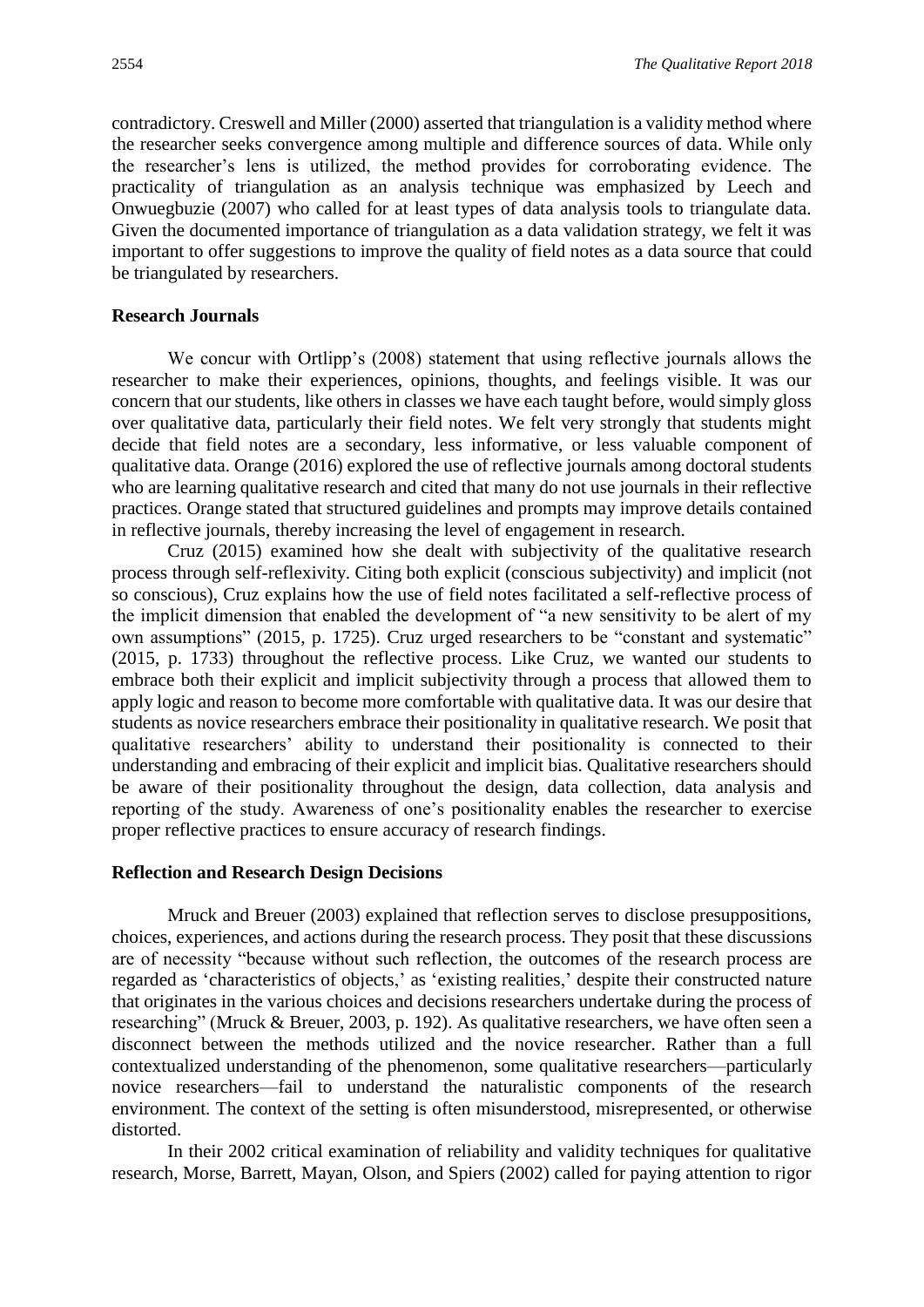throughout the research process. They proclaimed that "the researcher's creativity, sensitivity, flexibility, and skill in using the verification strategies determine the reliability and validity of the evolving study" (p. 20). We posit that integration of purposeful reflection, grounded in robust researcher reflexivity, can help improve study validity and reliability—thereby strengthening the quality of research produced. As more advanced methods to ensure validity and reliability of qualitative data are called for and implemented, we argue that purposeful, indepth reflection can assist qualitative researchers in meeting standards of qualitative data validity and reliability.

#### **Observation and Field Notes**

Maxwell (2012) argued that "observation can enable you to draw inferences about someone's perspective that you couldn't obtain by relying exclusively on interview data" (p. 94). We were very careful to advise our students to not think of observations and the field notes yielded as merely a required secondary data source for triangulation or other data validity needs. We wanted our students to understand the value of field notes and understand as Kawulich (2005) explained that field notes serve as a record of activities or ceremonies observed and informal discussions from the field. We wanted our students to understand the value of ceremonies and traditions in many qualitative research settings. We did not want them to misinterpret the phenomenon under investigation or not have the proper context to analyze interview data because they failed to understand the dynamics, activities, or ceremonies in the natural research setting. This was a concern for us because we had both worked with novice qualitative researchers in the past who struggled to understand the context in which research was being conducted and missed valuable insights and understandings from the data collected.

We also wanted our students to be comfortable with the various types of field notes. Neuman (2011) identified types of field notes used in qualitative data collection. Types of data included jotted notes (short memory triggers), direct observation (written immediately after leaving the field), inference (reflecting social relationships, emotions and meanings), analysis, (methodological strategies and theoretical notes), interview notes (information about interview location and interviewee), and personal journal (personal feelings and emotional reactions). Our efforts to utilize reflection with our students was intended to help students develop field notes that could be used for inference purposes. This process would in turn support the creation of analytic notes and yield insightful qualitative data to ensure a complete understanding of the research setting and phenomenon. Neuman (2011) cautioned researchers to ensure that inference be separated from the other process so that the researcher keeps observations, inferences and beliefs separated. We agree that such a separation must exist for data validity and reliability purposes; however, we feel that this separation often creates a mental barrier among researchers, particularly novice researchers who are unable to reconcile the objective and subjective to ascertain the underlying meaning or context and not misinterpret data.

#### **Positionality of Research Subjects and Positionality as an Observer**

The reflective questions related to positionality that we present provide a method for the researcher to examine positionality of the research subjects and themselves as observers. We view that reflection about positionality between research subjects and researcher provides a means for researchers to embrace both their explicit and implicit subjectivity about the occurrences within the research setting and from within themselves. While we do not claim that it is possible for researchers to fully understand the positionality of the research subjects in their setting, we posit that our questions would enable researchers to manage the bias that accompanies explicit and implicit subjectivity. We posit that the researcher can best understand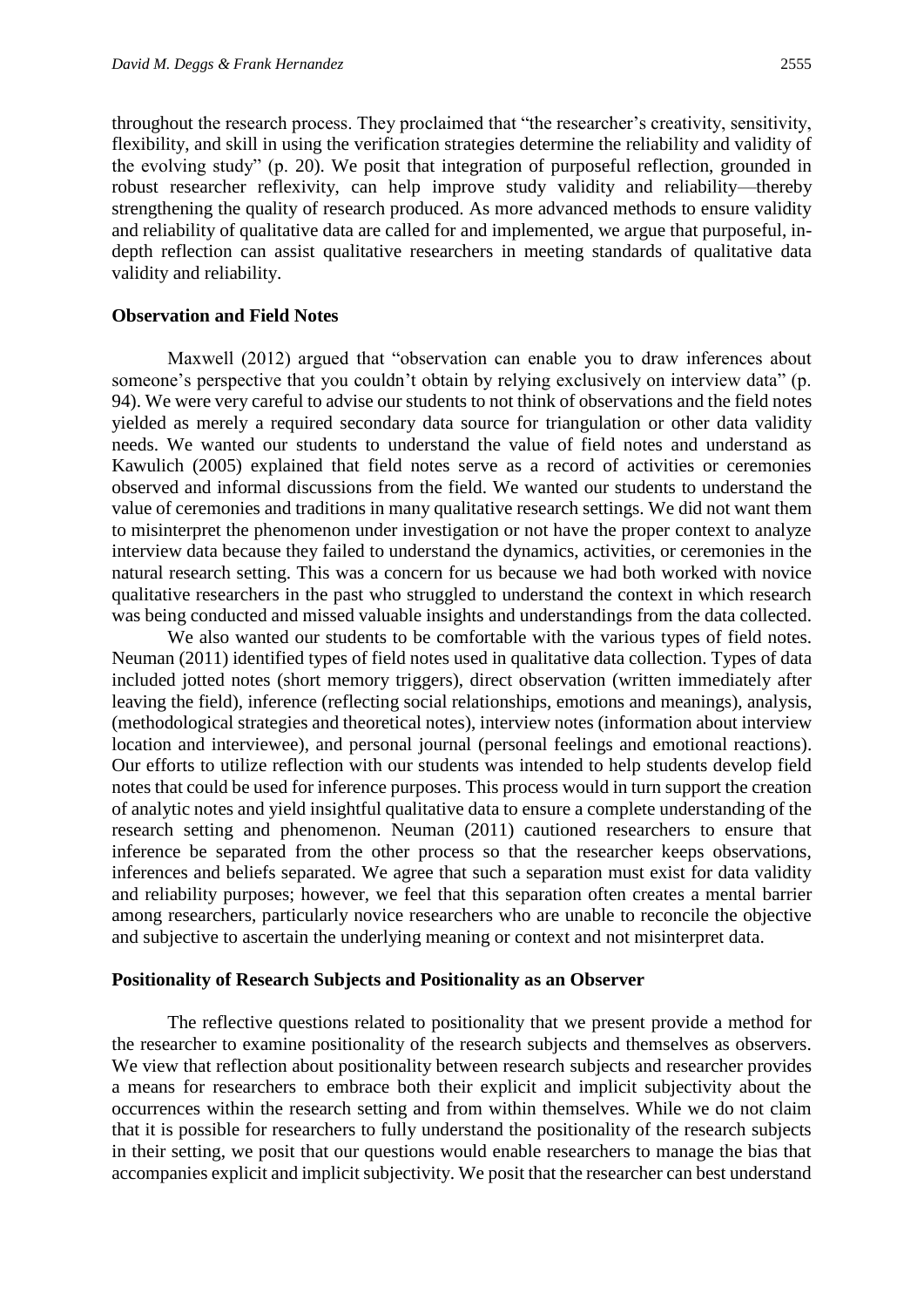the positionality of research subjects through careful and critical reflection of their own positionality including taking ownership of their interpretive lenses and bias. While many of our students are familiar with the types of research settings in which they would conduct their research, we cautioned them to not make any assumptions based upon their experiences from similar settings. To do so would discount the phenomena experienced by the subjects in which they conduct their research. A closer understanding of positionality is a mechanism by which to prevent that possibility.

# **Our Approach to Purposeful Reflection**

To guide students through more rigorous critical reflection of what they observed, we provided reflection questions that were meant to allow students to recall both the tactical (hands on) experience of observing and explore the abstract (reflective) insights about what is occurring in the research environment. We felt that our students needed to be prompted to examine the research setting more critically. The work of Alvesson and Sköldberg (2017) supports our strong disposition that our students as novice qualitative researchers needed to examine their research more critically. Alvesson and Sköldberg (2017) identified four elements of reflective research that are listed and explained below.

- 1. Systematics and techniques in research procedures that ensure wellreasoned logic for interacting with empirical evidence.
- 2. Clarification of the primary of interpretation as a means to connect with theory and pre-understandings.
- 3. Awareness of the political-ideological character of research which are usually not neutral, but highlight the dimensions of construct, political and ideological conditions.
- 4. Reflection in relation to the problem of representation and authority so that researcher's claim to authority and texts claims to reproduce some extrinsic reality are not undermined.

#### **Purposeful Reflection Questions**

The following are the purposeful reflection questions that we provided to our doctoral students. These questions were informed by both our personal experience as researchers and the challenges we saw with other novice graduate student researchers in the past.

#### *Research Setting Access*

- Did you enter the research setting with any expectations?
- How easy was it to enter the research setting?
- Did you have to become a member of the group to enter?
- How did you exit the research setting?

#### *Examining Culture and Norms*

- What were the norms in the setting?
- How would you describe the culture of the setting?
- Was there a display of power in the setting? Who controlled it?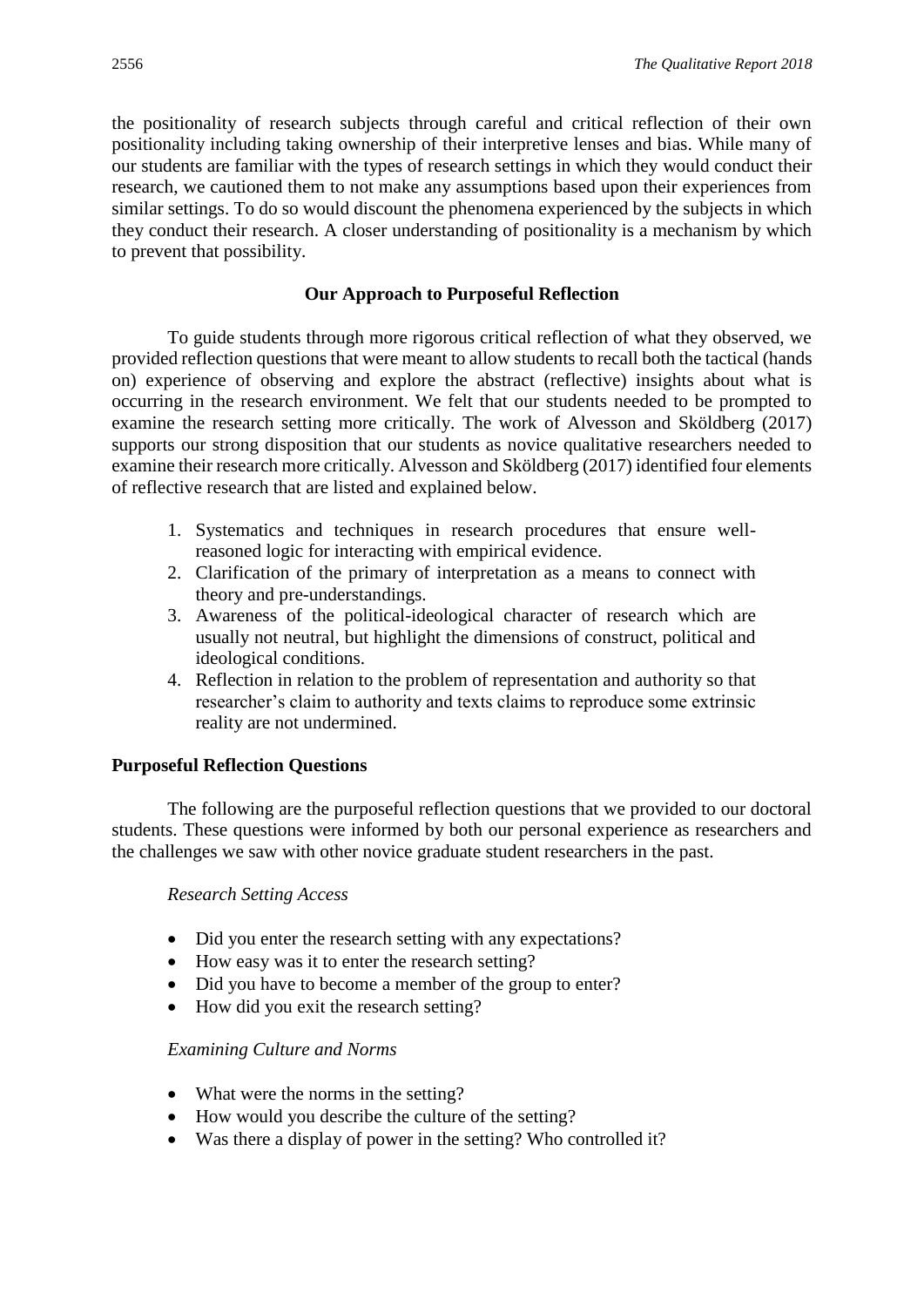• Did you notice the composition of the people in the setting (e.g., gender, race, social class, etc.)? What did it tell you about the dynamics within the setting?

### *Positionality of Research Subjects*

- What roles did people play? What actions were aligned to those roles?
- Were there groups? Subgroups? In group? Out Group?
- Were you a part of any group as the observer?

# *Positionality as an Observer*

- How did you feel before, during, and after the observation?
- Did people realize you were observing others? Were you observed?
- What was your vantage point as an observer? Did you yield any vantage points to your research subjects or co-researchers?
- How did your vantage point impact your insight and understanding about what you observed?

#### **Discussion**

We present our reflection questions in four categories as means by which to reframe how researchers view field work in qualitative data. While we do not claim that our questions are comprehensive, we feel that they are succinct enough to allow researchers, including novice and experienced alike, to begin to examine research environments more critically to deduce meaning and properly represent the phenomenon experienced by research subjects. We assert that these questions can help researchers to manage bias, both implicit and explicit, and moreover ensure that the research setting is not misunderstood, misinterpreted, or misconstrued.

# **Research Setting Access**

Access to research settings has been an issue that research methodologists have written about extensively (e.g., Rossman & Rallis, 2016; Seidman, 2013). Our reflection questions about this very common practice among qualitative researchers is meant to uncover bias by examining expectations, reconciling struggles with access and rapport, and measures taken to properly exit the setting. We posit that the researcher should pay careful attention to dynamics how they negotiate and maintain access to fully understand and represent the phenomenon within.

#### **Examining Norms and Cultures**

We have come to value the importance of cultural norms within qualitative research settings, particularly those to which we are not members. With that in mind, we sought to help our students understand the value of ceremonies and traditions in the naturalistic environments in which they would conduct their research. Perhaps most importantly, from an ethical perspective, we did not want our students to misinterpret the phenomenon under investigation. To properly understand the phenomenon, we wanted our students to understand the dynamics, activities, or ceremonies in the natural research setting to the best of their ability. The majority of our students were novice researchers and practitioners in education leadership or higher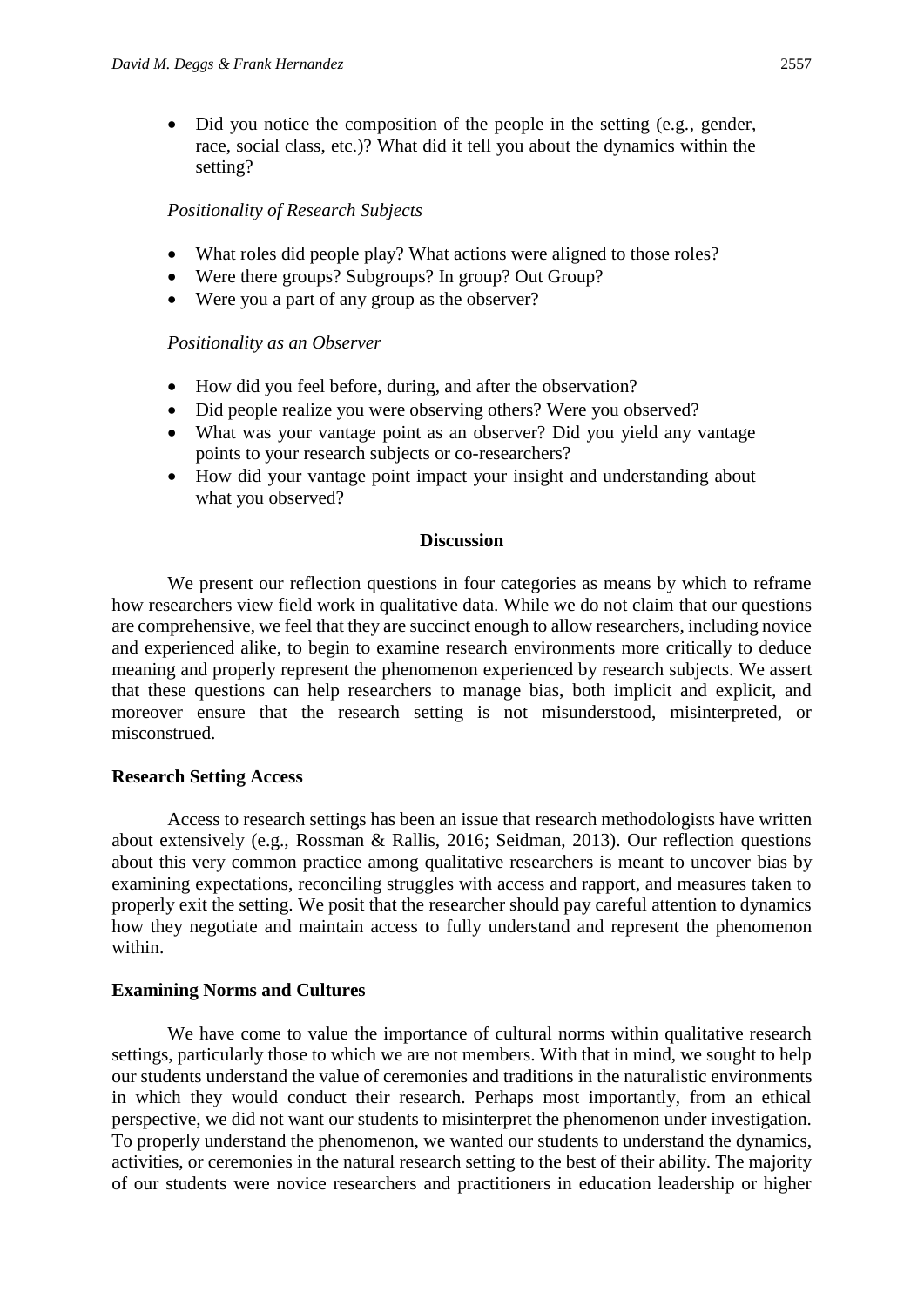education as well. We cautioned them to not make assumptions about any of the occurrences within the settings in which they would conduct their research. We cautioned them to identify the evidence that explains the phenomena that they will study. Our reflective questions regarding norms, power, culture, and dynamics are intended to empower the researcher to look beyond the surface by immersing themselves into the inter-workings of the research setting thereby allowing them to embrace the contextualized meanings within.

#### **Conclusion**

While this article chronicled our efforts to help students enrolled in a doctoral level qualitative research methods course embrace the observation process through the collection of robust field notes and use reflexive practices to improve meaning of this form of qualitative data, we assert that these techniques could be used by experienced researchers. The guided questions we offer are not universally applicable to all research settings; however, they do present a model that could be used in various settings. We assert that the categories of our questions including (1) Research Setting Access, (2) Examining Norms and Cultures, (3) Positionality of Research Subjects, and (4) Positionality as an Observer, provide a paradigm that could help many qualitative researchers take a more systematic in-depth approach to the collection, transcription, and analysis of field notes and other forms of qualitative data. We encourage others to take adequate steps to ensure that the naturalistic research setting is not misunderstood, misinterpreted, or misconstrued when presenting research results to expand upon the body of knowledge. In an era where reflexivity of the researcher coupled with the enhanced understanding positionality, it is important that qualitative researchers further embrace and apply methods and techniques that further ensure the credibility of the researcher and the value of the data that is collected through observations in the field. We feel that our questions are designed to engage researchers in effective reflective practice so that they challenge predispositions about research topics, research subjects, initial interpretations of data, and recognize bias and further understand how their positionality informs their research practice.

#### **References**

- Alvesson, M., & Sköldberg, K. (2017). *Reflexive methodology: New vistas for qualitative research* (2nd ed.). Thousand Oaks, CA: Sage.
- Attia, M., & Edge, J. (2017). Be (com) ing a reflexive researcher: a developmental approach to research methodology. *Open Review of Educational Research*, *4*(1), 33-45.
- Berger, R. (2015). Now I see it, now I don't: Researcher's position and reflexivity in qualitative research. *Qualitative Research*, *15*(2), 219-234.
- Bourke, B. (2014). Positionality: Reflecting on the research process. *The Qualitative Report*, *19*(33), 1-9. Retrieved from<https://nsuworks.nova.edu/tqr/vol19/iss33/3>
- Creswell, J. W., & Miller, D. L. (2000). Determining validity in qualitative inquiry. *Theory into Practice*, *39*(3), 124-130.
- Creswell, J. W., & Poth, C. N. (2017). *Qualitative inquiry and research design: Choosing among five approaches* (4<sup>th</sup> ed.). Thousand Oaks, CA: Sage.
- Cruz, L. (2015). Self-reflexivity as an ethical instrument to give full play to our explicit and implicit subjectivity as qualitative researchers. *The Qualitative Report, 20*(10), 1723- 1735. Retrieved from<https://nsuworks.nova.edu/tqr/vol20/iss10/13>
- Finlay, L., & Gough, B. (Eds.). (2003). *Reflexivity: A practical guide for researchers in health and social sciences*. Malden, MA: Blackwell Science.
- Gabriel, Y. (2015). Reflexivity and beyond–a plea for imagination in qualitative research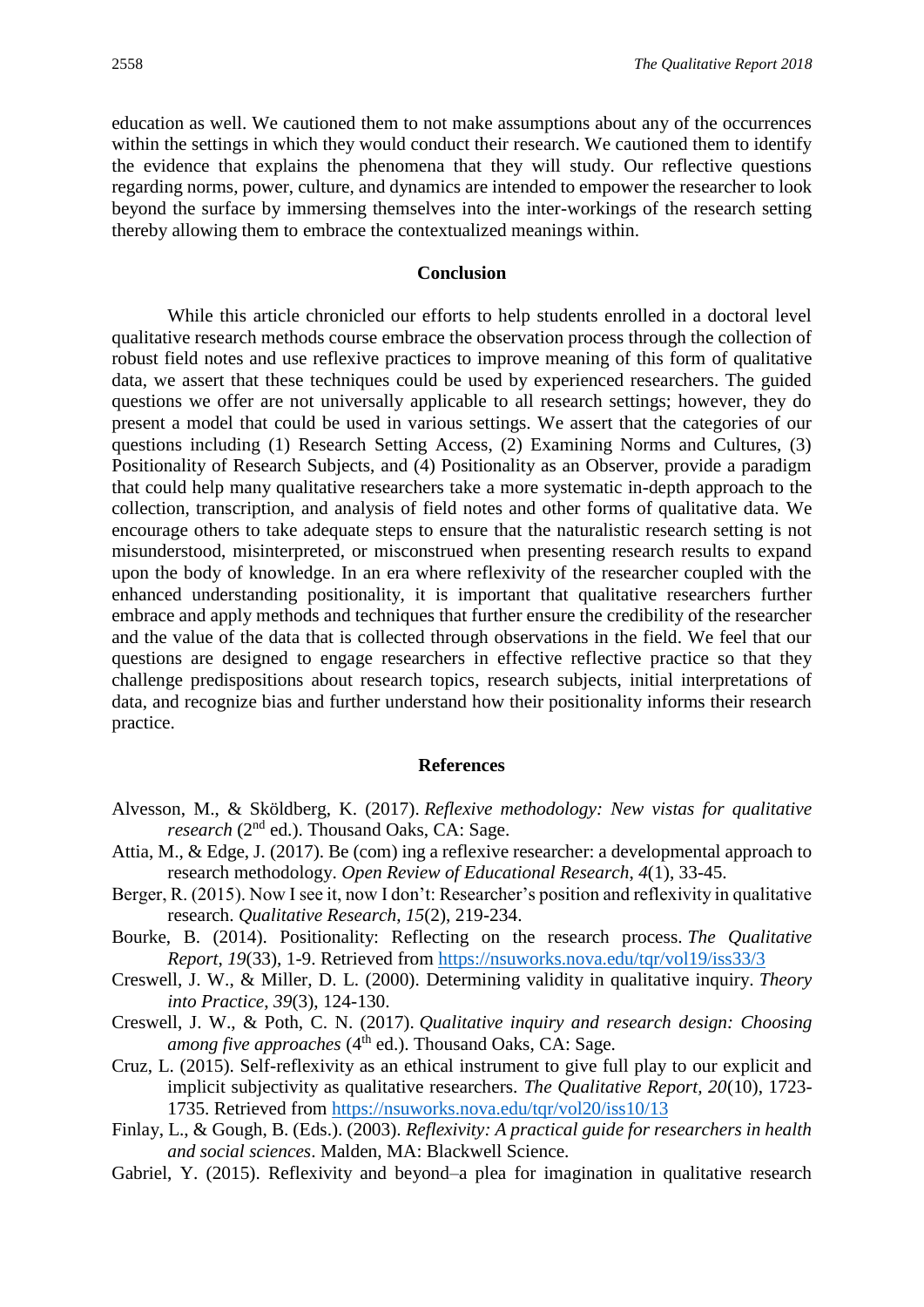methodology. *Qualitative Research in Organizations and Management: An International Journal*, *10*(4), 332-336.

- Guillemin, M., & Gillam, L. (2004). Ethics, reflexivity, and "ethically important moments" in research. *Qualitative Inquiry*, *10*(2), 261-280.
- Jootun, D., McGhee, G., & Marland, G. R. (2009). Reflexivity: Promoting rigour in qualitative research. *Nursing Standard, 23*(23), 42-46.
- Kawulich, B. B. (2005). Participant observation as a data collection method [81 paragraphs]. *Forum Qualitative Sozialforschung / Forum: Qualitative Social Research*, *6*(2), Art. 43, [http://nbn-resolving.de/urn:nbn:de:0114-fqs0502430.](http://nbn-resolving.de/urn:nbn:de:0114-fqs0502430)
- Leech, N. L., & Onwuegbuzie, A. J. (2007). An array of qualitative data analysis tools: A call for data analysis triangulation. *School Psychology Quarterly*, *22*(4), 557-584.
- Mathison, S. (1988). Why triangulate? *Educational researcher*, *17*(2), 13-17.
- Maxwell, J. A. (2012). *Qualitative research design: An interactive approach* (Vol. 41). Thousand Oaks, CA: Sage.
- Morse, J. M., Barrett, M., Mayan, M., Olson, K., & Spiers, J. (2002). Verification strategies for establishing reliability and validity in qualitative research. *International Journal of Qualitative Methods*, *1*(2), 13-22.
- Mruck, K., & Breuer, F. (2003). Subjectivity and reflexivity in qualitative research—The FQS issues. In *Forum Qualitative Sozialforschung / Forum: Qualitative Social Research, 4*(2). Retrieved from [http://www.qualitative](http://www.qualitative-research.net/index.php/fqs/article/view/696)[research.net/index.php/fqs/article/view/696](http://www.qualitative-research.net/index.php/fqs/article/view/696)
- Neuman, L. W. (2011). *Social research methods: Qualitative and quantitative approaches* (7th ed.). Boston, MA: Allyn and Bacon.
- Oliver, D. G., Serovich, J. M., & Mason, T. L. (2005). Constraints and opportunities with interview transcription: Towards reflection in qualitative research. *Social Forces, 84*(2), 1273-1289.
- Orange, A. (2016). Encouraging reflective practices in doctoral students through research journals. *The Qualitative Report, 21*(12), 2176-2190. Retrieved from <http://nsuworks.nova.edu/tqr/vol21/iss12/2>
- Ortlipp, M. (2008). Keeping and using reflective journals in the qualitative research process. *The Qualitative Report*, *13*(4), 695-705. Retrieved from <http://nsuworks.nova.edu/tqr/vol13/iss4/8>
- Rossman, G. B., & Rallis, S. F. (2016). *An introduction to qualitative research: Learning in the field*. Thousand Oaks, CA: Sage Publications.
- Seidman, I. (2013). *Interviewing as qualitative research: A guide for researchers in education and the social sciences*. New York, NY: Teachers College Press.
- Valandra, V. (2012). Reflexivity and professional use of self in research: A doctoral student's journey. *Journal of Ethnographic & Qualitative Research*, *6*(4), 204-220.

### **Author Note**

David Deggs is Executive Director of College Access Programs in the Simmons School of Education and Human Development at Southern Methodist University. He also serves as an Adjunct Professor in the Department of Education Policy and Leadership. Correspondence regarding this article can be addressed directly to: [ddeggs@smu.edu.](mailto:ddeggs@smu.edu)

Frank Hernandez holds the Annette and Harold Simmons Centennial Chair in Education Policy and Leadership and serves as the Associate Dean in the Simmons School of Education & Human Development at Southern Methodist University. Correspondence regarding this article can also be addressed directly to: [frankh@smu.edu.](mailto:frankh@smu.edu)